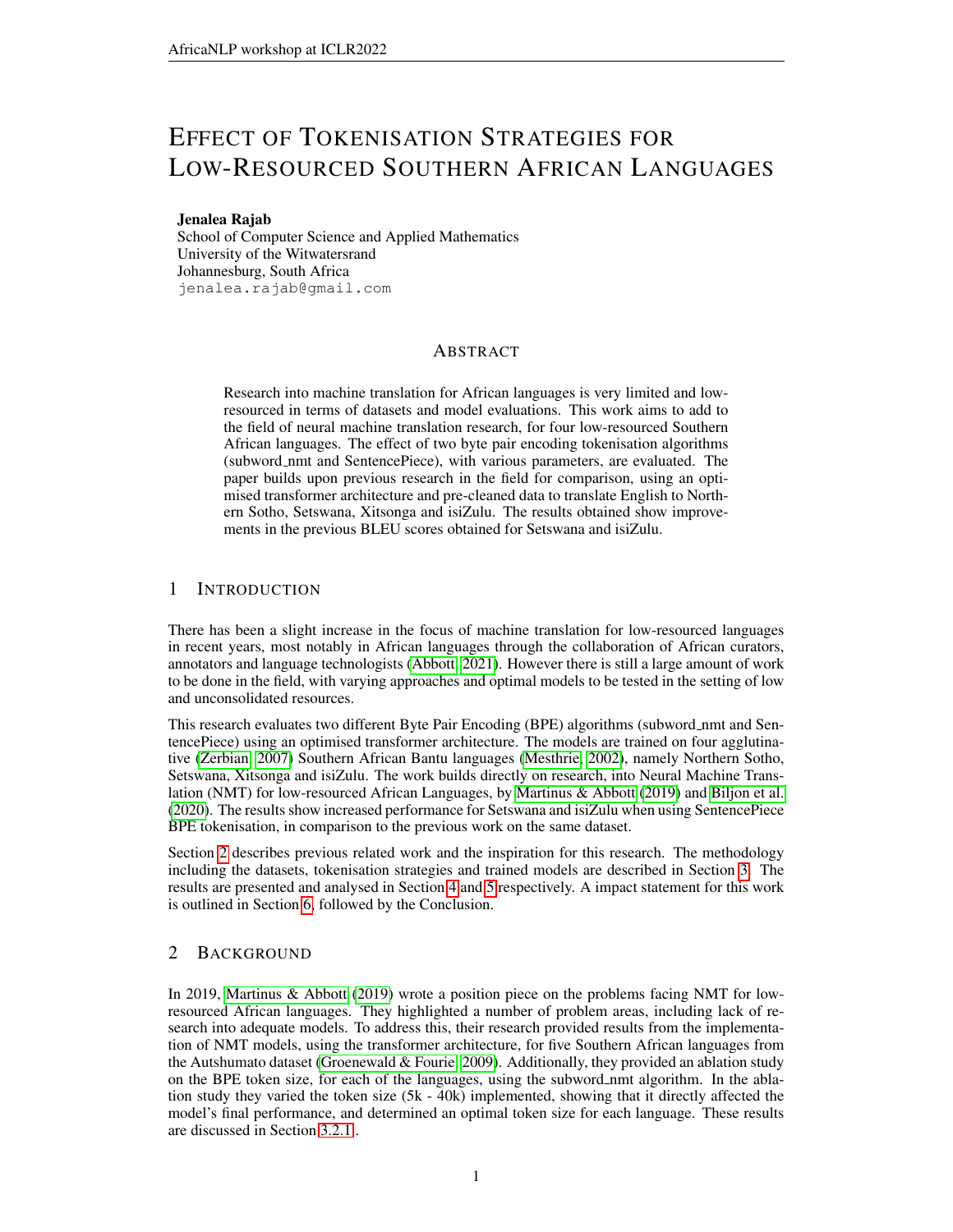Following this, [Biljon et al.](#page-5-2) [\(2020\)](#page-5-2) expanded on the above research by testing the optimal transformer depth for use on low-resourced languages. Making use of the same dataset, but only analysing a subset of the five languages, they determined that medium-depth transformers worked optimally for the low-resource language translation models; and provided their open source code  $1$ along with the implementation results.

Both of these studies made use of BPE tokenisation, specifically using the subword nmt BPE algorithm. BPE has shown good results when used for low-resourced languages as it helps with rare and out-of-vocabulary words, which is common in the low-resource setting [\(Sennrich et al., 2015\)](#page-6-2). The objective of this study is to further expand on the work of [Martinus & Abbott](#page-5-1) [\(2019\)](#page-5-1) and [Biljon](#page-5-2) [et al.](#page-5-2) [\(2020\)](#page-5-2), in determining if the SentencePiece BPE tokenisation strategy will assist performance for these low-resourced languages. SentencePiece BPE encodes white space and therefore does not require the words in the corpus to be white-space separated. Since the Bantu languages tested are agglutinative, by not requiring the text to be 'pre-tokenised' it could improve translation performance [\(Zerbian, 2007\)](#page-6-0) [\(Horan\)](#page-5-4).

Currently, to the best of the author's knowledge, an in-depth comparison has not be done between subword\_nmt BPE and SentencePiece BPE tokenisation on African languages, therefore this research aims to support further expansion of African Natural Language Processing.

## <span id="page-1-0"></span>3 METHODOLOGY

In order for comparability to the previous work described, the pre-processed Autshumato [\(Groe](#page-5-3)[newald & Fourie, 2009\)](#page-5-3) dataset from [Martinus & Abbott](#page-5-1) [\(2019\)](#page-5-1) and the open-source optimised transformer implementation by [Biljon et al.](#page-5-2) [\(2020\)](#page-5-2) is used to train the NMT models for each language. The data processing, data splits, transformer architecture and hyper-parameter settings in [Biljon et al.](#page-5-2) [\(2020\)](#page-5-2) are kept the same for direct result comparisons. Only the tokenisation strategy has been modified to include the SentencePiece BPE algorithm and is compared to the existing subword nmt BPE implementation. The models are trained to perform English to Target Language translation for the following Bantu languages:

- Northern Sotho
- Setswana
- Xitsonga
- isiZulu

The SentencePiece BPE implementation is tested using various vocabulary sizes (4k, 8k and 16k), while the subword nmt algorithm is evaluated using only the optimal token size for each language respectively (determined from the ablation study by Martinus  $\&$  Abbott [\(2019\)](#page-5-1)). An overview of the described methodology is shown in Figure [1.](#page-2-1) The code for the below experiments have been published on GitHub ([https://github.com/JenaleaR/Tokenisation\\_](https://github.com/JenaleaR/Tokenisation_African_Languages) [African\\_Languages](https://github.com/JenaleaR/Tokenisation_African_Languages)) and have been made open-source to promote reproducibility, and enable further research.

#### 3.1 LANGUAGES

The target languages evaluated are agglutinative Southern Bantu African languages [\(Mesthrie,](#page-6-1) [2002\)](#page-6-1)[\(Zerbian, 2007\)](#page-6-0). All the languages are similar in structure and vocabulary [\(Herbert & Bailey,](#page-5-5) [2002\)](#page-5-5), with a subject-verb-object word order and a rich noun class system [Zerbian](#page-6-0) [\(2007\)](#page-6-0). Additionally the Bantu languages share root words [\(Mills, 2005\)](#page-6-3), with Setswana and Northern Sotho being mutually-intelligible [\(Martinus & Abbott, 2019\)](#page-5-1).

#### 3.2 DATA

The Autshumato dataset is a public parallel corpora of South African government data created by [Groenewald & Fourie](#page-5-3) [\(2009\)](#page-5-3) for NMT systems. The dataset contains aligned sentences for the four languages trained on [\(Martinus & Abbott, 2019\)](#page-5-1).

<span id="page-1-1"></span><sup>1</sup>[https://github.com/ElanVB/optimal\\_transformer\\_depth](https://github.com/ElanVB/optimal_transformer_depth)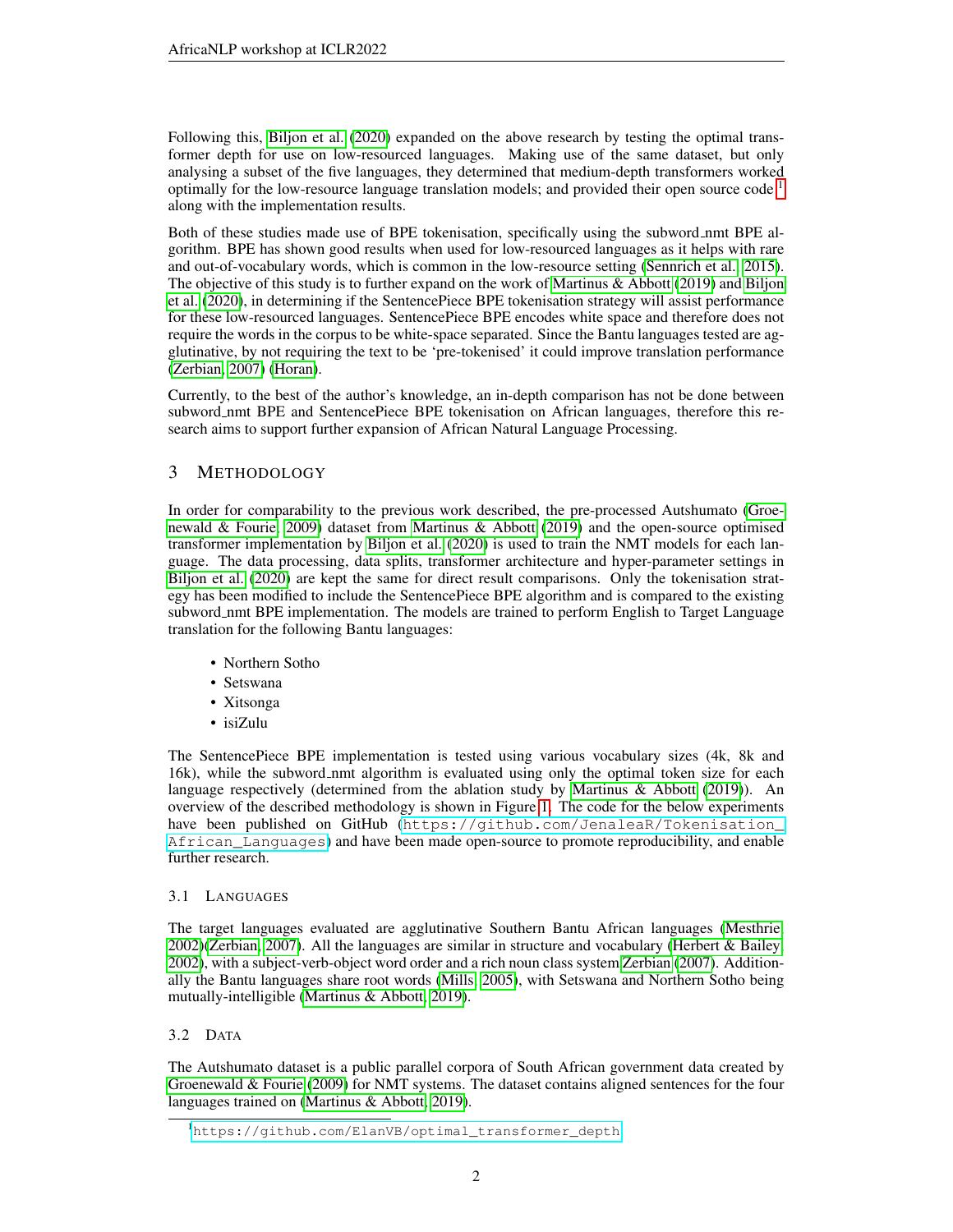

<span id="page-2-1"></span>Figure 1: Methodology Overview

The dataset was pre-processed by [Martinus & Abbott](#page-5-1) [\(2019\)](#page-5-1), where duplicate sentences were found and removed along with their translations. [Biljon et al.](#page-5-2) [\(2020\)](#page-5-2) further processed the data, removing translation duplicates as well as 'almost duplicates', and ensured test data was filtered from the training and dev sets to avoid data leakage. 3000 parallel sentences were used for testing, the data was shuffled to remove bias and 1000 parallel sentences were set aside for validation, with the rest being used for training the models. The summary statistics of the post-processed sentences per language and their respective splits are shown in Table [1.](#page-2-2)

<span id="page-2-2"></span>Table 1: Summary statistics of post-processed sentences per language

| <b>Target Language</b> | <b>Training Sentences</b> | <b>Dev Sentences</b> | <b>Test Sentences</b> |
|------------------------|---------------------------|----------------------|-----------------------|
| Northern Sotho (nso)   | 20 672                    | 1000                 | 3000                  |
| Setswana (tn)          | 75 070                    | 1000                 | 3000                  |
| Xitsonga (ts)          | 134 823                   | 1000                 | 3000                  |
| isizulu(zu)            | 17 292                    | 1000                 | 3000                  |

#### <span id="page-2-0"></span>3.2.1 SUBWORD BPE

Subword nmt is a BPE tokenisation method that is defined by the number of merges [\(Sennrich](#page-6-2) [et al., 2015\)](#page-6-2). The algorithm separates the corpus by white space 'into words', counts the all pairs of adjacent characters, merges the characters of the most frequent pair and adds it to the vocabulary [\(Jurafsky & Martin, 2020\)](#page-5-6). This process is repeated for the defined number of merges/tokens [\(Jurafsky & Martin, 2020\)](#page-5-6).

In the work by [Martinus & Abbott](#page-5-1) [\(2019\)](#page-5-1) they noted, in initial experimentation, that the merge/token number affected the model's final performance. To test this they performed an ablation study using subword\_nmt and showed the optimal number of tokens for each language. Their results are listed in Table [2.](#page-2-3)

<span id="page-2-3"></span>Table 2: Optimal number of subword nmt BPE tokens for each language

| <b>Target Language</b> | <b>BPE</b> tokens |
|------------------------|-------------------|
| Northern Sotho (nso)   | 4000              |
| Setswana (tn)          | 40 000            |
| Xitsonga (ts)          | 20 000            |
| isizulu(zu)            | 4000              |

Based on these results, the models in this research were trained using subword nmt tokenisation, with the optimal token number per language, to provide a baseline evaluation before training the models using SentancePiece BPE tokenisation.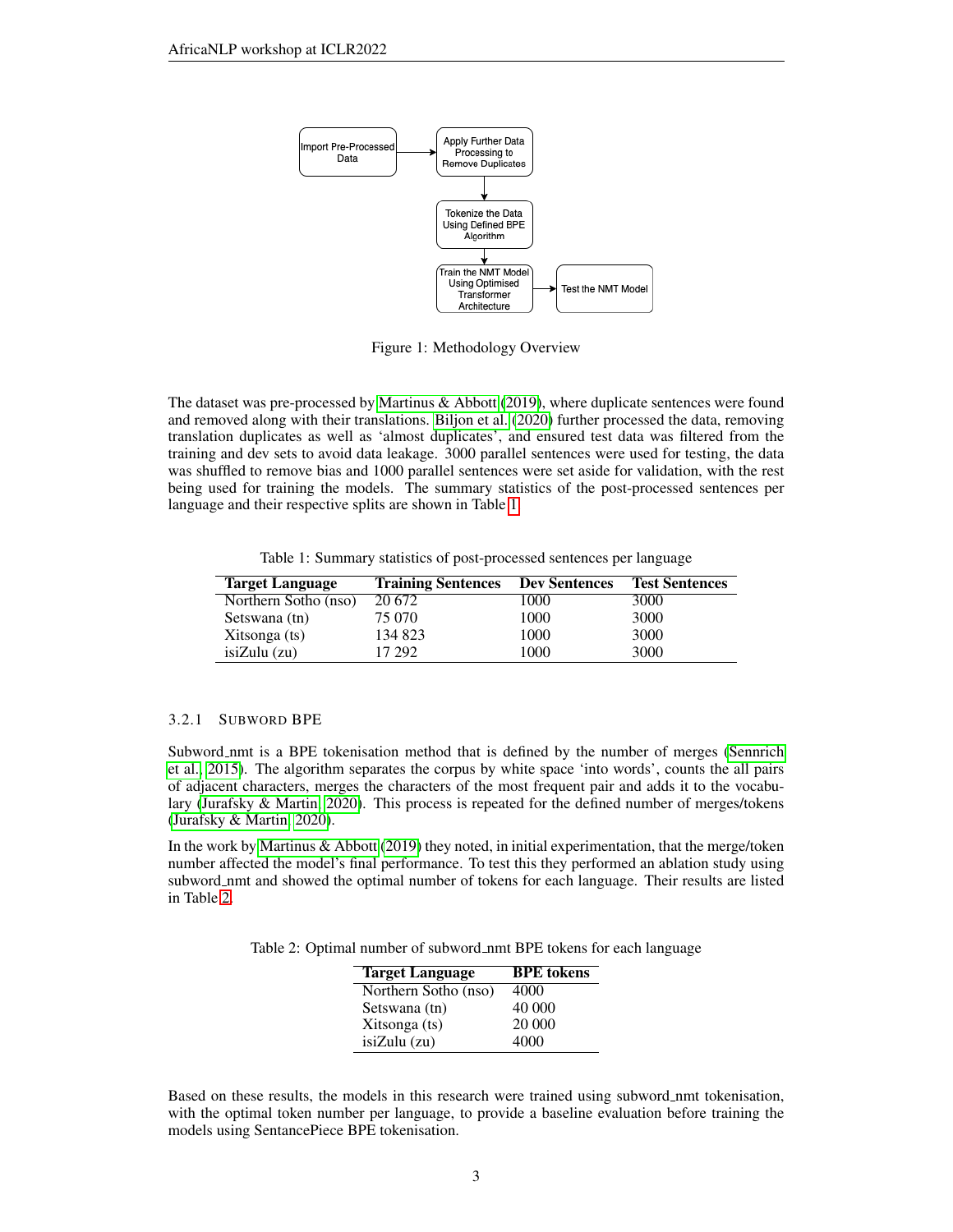#### 3.2.2 SENTENCEPIECE BPE

Subword nmt requires the input text to be word tokenised in order to perform the merge operations, however since not all languages are space segmented between words this process could hinder the training and performance of NMT models, specifically on agglutinative languages [\(Horan\)](#page-5-4). The SentencePiece BPE method by [Kudo & Richardson](#page-5-7) [\(2018\)](#page-5-7), addresses this problem by treating the input text as a Unicode character sequence, including the white spaces [\(Horan\)](#page-5-4). White spaces are encoded with the meta symbol '.', as part of a token, which assists in decoding and makes the algorithm language agnostic [\(Horan\)](#page-5-4). SentencePiece BPE uses the final vocabulary size as its pa-rameter, differing from subword nmt which requires the defined number of merge operations [\(Kudo](#page-5-7) [& Richardson, 2018\)](#page-5-7), this is done since SentencePiece also supports other segmentation algorithms (e.g. Unigram, Char and Word) [\(Kudo & Richardson, 2018\)](#page-5-7).

The models were trained using the SentencePiece BPE tokenisation algorithm with varying vocabulary sizes (4k,8k and 16k), to determine if encoding the white space could improve performance for the agglutinative languages tested.

#### 3.3 ALGORITHM

The medium-depth transformer architecture from [Biljon et al.](#page-5-2) [\(2020\)](#page-5-2) was used to train the translation models for each language, using the different tokenisation strategies. The tuned hyper-parameters where kept exactly as they had defined them. The medium transformer consists of 6 transformer layers (3 encoder and 3 decoder) with the learning rate set to 0.0003 and a batch token size of 4096. Beam search with a width of 5 was used to decode the test data. The transformer was implemented using the JoeyNMT toolkit, which is based on PyTorch and provides NMT features with simple adaptable code [\(Kreutzer et al., 2019\)](#page-5-8). JoeyNMT supports BPE subword encoding learned with subword\_nmt as well as SentencePiece [\(Kreutzer et al., 2019\)](#page-5-8).

A model for each language was first trained and tested using the subword nmt algorithm, with the respective optimal token size, in order to get a baseline comparison. The SentencePiece BPE algorithm was then implemented and language models were trained for each vocabulary size (4k, 8k and 16k). Each model was trained for 30 epochs in order to determine the effect of each configuration, while limiting the computation time. Following the initial results, in order to further test the performance seen by using SentencePiece BPE tokenisation, the models were trained for 100 epochs using the optimal vocabulary size determined for each language.

#### <span id="page-3-0"></span>4 RESULTS

The initial BLEU results after 30 epochs are shown in Table [3.](#page-3-1) It is seen that the SentencePiece BPE (sp bpe) achieved very good results across all languages, surpassing the subword nmt (sw bpe) performance for the initial tests. The optimal results for each language are achieved for different vocabulary sizes, which aligns with [Martinus & Abbott](#page-5-1) [\(2019\)](#page-5-1) findings that the token number affects the model performance. The models for Northern Sotho, Setswana and isiZulu achieved higher BLEU scores for lower vocabulary sizes, while the model for Xitsonga (with the largest dataset) shows higher BLEU scores as the vocabulary size increases.

<span id="page-3-1"></span>

| Table 3: BLEU scores calculated for each tokenisation strategy (30 epochs), for English to Target |  |  |  |
|---------------------------------------------------------------------------------------------------|--|--|--|
| language translations on test sets                                                                |  |  |  |

| <b>Target Language</b> | sw_bpe      | sp_bpe4k | sp_bpe8k | sp_bpe16k |
|------------------------|-------------|----------|----------|-----------|
| Northern Sotho (nso)   | 14.53(4k)   | 18.31    | 18.42    | 17.42     |
| Setswana (tn)          | 26.79(40k)  | 29.89    | 27.63    | 29.29     |
| Xitsonga (ts)          | 34.58 (20k) | 33.99    | 34.85    | 35.82     |
| isizulu(zu)            | 1.71(4k)    | 7.59     | 5.00     | 4.65      |

Following the initial tests, the models were retrained for 100 epochs using the optimal vocabulary size determined. The BLEU results after 100 epochs are shown in Table [4](#page-4-2) with a comparison to the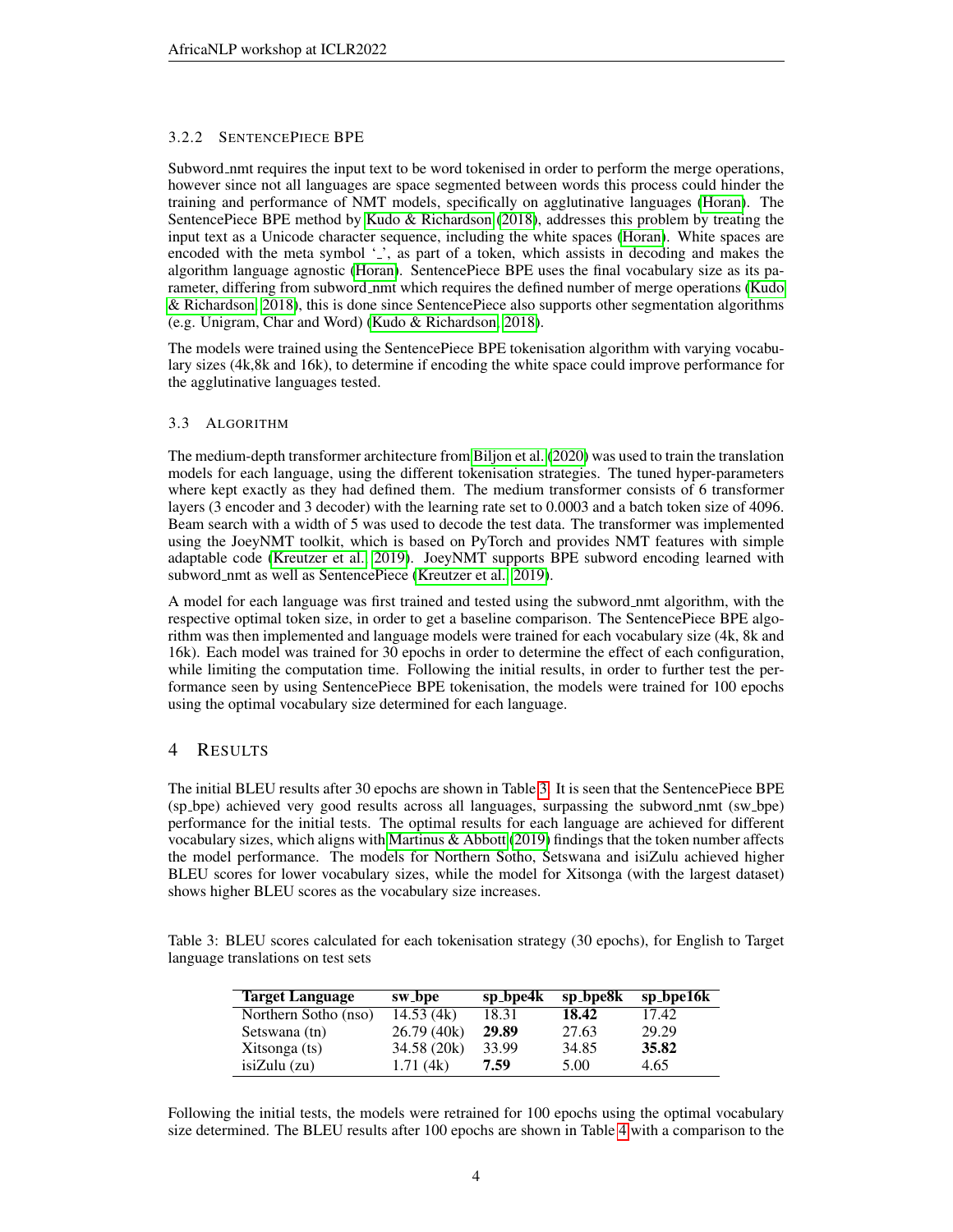results achieved by [Biljon et al.](#page-5-2) [\(2020\)](#page-5-2) and [Martinus & Abbott](#page-5-1) [\(2019\)](#page-5-1). It is seen that the Northern Sotho and Setswana BLEU results surpass those achieved by [Biljon et al.](#page-5-2) [\(2020\)](#page-5-2), with the result for Setswana surpassing the performance seen in [Martinus & Abbott](#page-5-1) [\(2019\)](#page-5-1) as well. A four fold increase in the baseline isiZulu performance by Martinus  $\&$  Abbott [\(2019\)](#page-5-1) is also achieved, using the SentencePiece BPE method with a vocabulary size of 4000. The Xitsonga and Northern Sotho models, with the implemented vocabulary sizes, were unable to achieve the performance seen in [Martinus & Abbott](#page-5-1) [\(2019\)](#page-5-1). A higher BLEU result was expected for Northern Sotho since it is closely related to Setswana (which achieved good results) as they are linguistically similar [\(Martinus](#page-5-1) [& Abbott, 2019\)](#page-5-1) and further investigation into the optimal vocabulary size needs to be done. The results confirm those in [Martinus & Abbott](#page-5-1) [\(2019\)](#page-5-1), where the model performance is also related to the number of parallel sentences in the corpus.

<span id="page-4-2"></span>Table 4: Test BLEU scores calculated for optimal SentencePiece BPE vocabulary sizes, compared to previous literature

| <b>Target Language</b> | sp_bpe result | Biljon et al. (2020) | Martinus & Abbott (2019) |
|------------------------|---------------|----------------------|--------------------------|
| Northern Sotho (nso)   | 23.54(8k)     | 17.67                | 24.16                    |
| Setswana (tn)          | 32.40(4k)     | 30.49                | 28.07                    |
| Xitsonga (ts)          | 39.56 (16k)   |                      | 49.74                    |
| isizulu(zu)            | 13.06 $(4k)$  |                      | 3.33                     |

## <span id="page-4-0"></span>5 ANALYSIS

The SentencePiece BPE tokenisation resulted in an overall increase in performance when compared with the same models trained by [Biljon et al.](#page-5-2) [\(2020\)](#page-5-2) using subword\_nmt. Example model outputs for Setswana and isiZulu have been included in Appendix [A](#page-7-0) for a qualitative comparison. An indepth qualitative analysis of the model results still needs to be done to determine if the high BLEU scores achieved correspond to accurate translations. It is highlighted by [Martinus & Abbott](#page-5-1) [\(2019\)](#page-5-1) that there exists quality issues within the isiZulu data, including mismatched translations and spacing between letters, therefore despite achieving a big performance increase in the BLEU score the translations may be inaccurate. Additionally the BLEU metric might not be expressive enough to evaluate the performance of the agglutinative language translations and a deeper analysis will assist in confirming the results [\(Biljon et al., 2020\)](#page-5-2).

The initial tests show convincing results when using SentencePiece BPE, therefore further research includes implementing an ablation study on the vocabulary size for the different language models. Only a small subset of vocabulary sizes were tested, therefore more research will assist in determining/confirming the optimal size for each language. An ablation study will also help determine the relationship between the size of the vocabulary, size of the dataset and the linguistics of the language.

## <span id="page-4-1"></span>6 IMPACT STATEMENT

This work could assist in the accurate creation of NMT models for English to Southern African languages. An increase in accurate translations could assist in bringing Africa into the scientific conversion and reduce the access to information gap, particularly in the online setting [\(Martinus](#page-5-1) [& Abbott, 2019\)](#page-5-1). Advances in low-resource language translation has great benefits for education, providing information to people in their native language. Additionally it could assist in the accurate detection of hate speech and violence incitement, which often goes unnoticed in current large-scale NMT systems which do not perform adequately on low-resourced languages [\(Bender et al., 2021\)](#page-5-9)

It is noted that the dataset used is taken only from South African government data and if used in production could misrepresent current social movements and will align to the existing political regime at the time the data was collected [\(Bender et al., 2021\)](#page-5-9). Additionally the data has not been adequately curated to determine the biases that exist. If any bias exists it will be encoded into the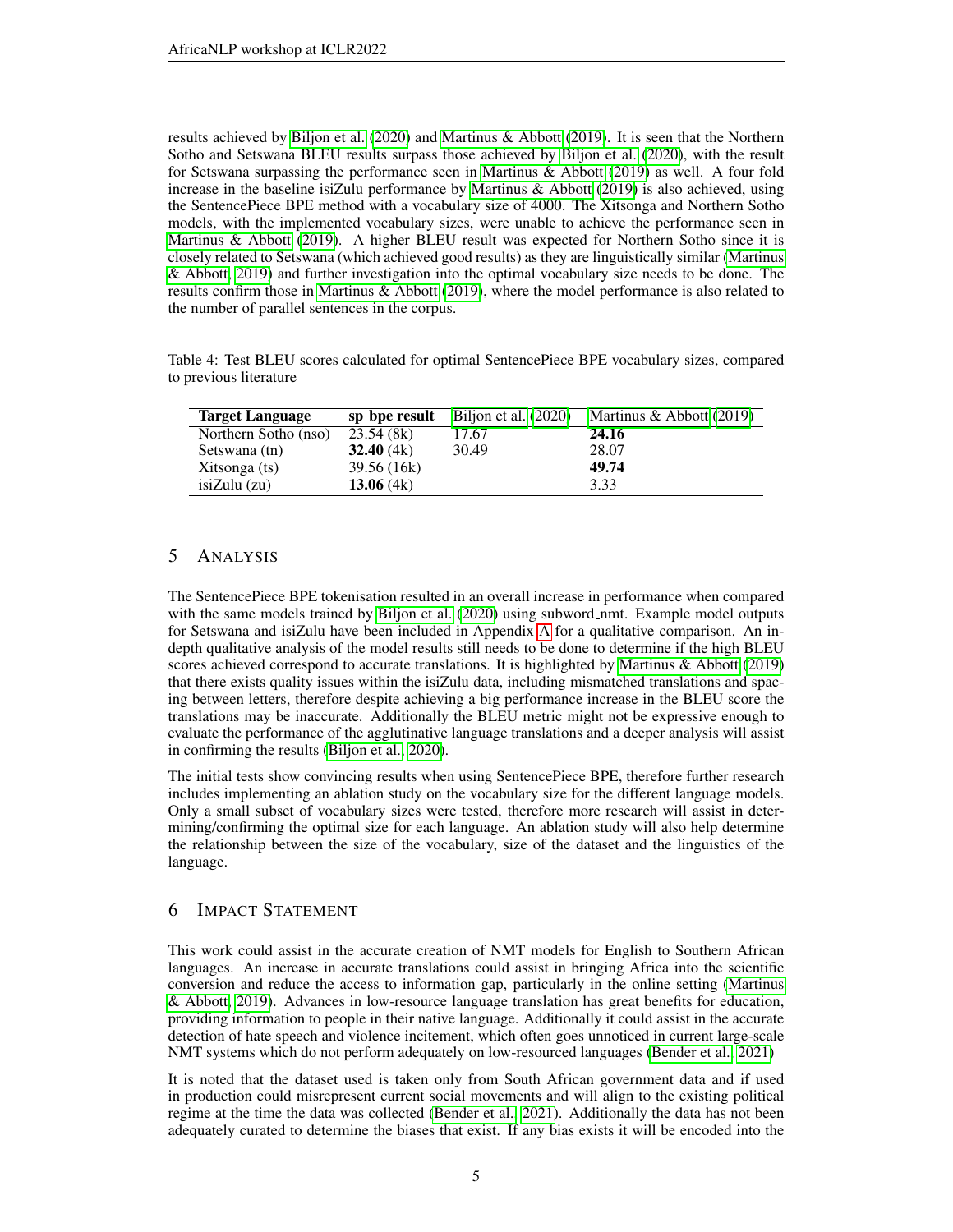model, which could result in harm towards specific groups, if used in production for text generation or classification [\(Bender et al., 2021\)](#page-5-9).

#### 7 CONCLUSION

The effect of two byte pair encoding tokenisation algorithms, subword nmt and SentencePiece, with various parameters were compared for use in NMT models. The research builds upon previous research in the field, using an optimised transformer architecture and pre-cleaned data to translate English to Northern Sotho, Setswana, Xitsonga and isiZulu. The results obtained show improvements in the previous BLEU scores obtained for Setswana and isiZulu when using the SentencePiece BPE tokenisation algorithm. It is noted that a qualitative analysis of the model results still needs to be done, to determine if the high BLEU scores achieved correspond to accurate translations. Additionally further work includes implementing an ablation study on the SentencePiece vocabulary size, to define the relationship between the size of the vocabulary, size of the dataset and the linguistics of the language. This work provides a basis for further investigation into using SentencePiece tokenisation for NMT, with optimised vocabulary size, for agglutinative African Languages to achieve better performance.

#### ACKNOWLEDGEMENTS

The author would like to thank Jade Abbott for invaluable insights. Special thanks are also given to the anonymous AfricaNLP reviewers for their helpful feedback and consideration.

#### **REFERENCES**

<span id="page-5-0"></span>Jade Z. Abbott. Africannlp. Presentation, 2021.

- <span id="page-5-9"></span>Emily M. Bender, Timnit Gebru, Angelina McMillan-Major, and Shmargaret Shmitchell. On the dangers of stochastic parrots: Can language models be too big? In *Proceedings of the 2021 ACM Conference on Fairness, Accountability, and Transparency*, FAccT '21, pp. 610–623, New York, NY, USA, 2021. Association for Computing Machinery. ISBN 9781450383097. doi: 10.1145/ 3442188.3445922. URL <https://doi.org/10.1145/3442188.3445922>.
- <span id="page-5-2"></span>Elan Van Biljon, Arnu Pretorius, and Julia Kreutzer. On optimal transformer depth for lowresource language translation. *CoRR*, abs/2004.04418, 2020. URL [https://arxiv.org/](https://arxiv.org/abs/2004.04418) [abs/2004.04418](https://arxiv.org/abs/2004.04418).
- <span id="page-5-3"></span>Hendrik J. Groenewald and Wildrich Fourie. Introducing the autshumato integrated translation environment. In *Proceedings of the 13th Annual conference of the European Association for Machine Translation*, Barcelona, Spain, May 14–15 2009. European Association for Machine Translation. URL <https://aclanthology.org/2009.eamt-1.26>.
- <span id="page-5-5"></span>Robert K. Herbert and Richard Bailey. *The Bantu languages: sociohistorical perspectives*, pp. 50– 78. Cambridge University Press, 2002. doi: 10.1017/CBO9780511486692.004.
- <span id="page-5-4"></span>Cathal Horan. Tokenizers: How machines read. URL [https://blog.floydhub.com/](https://blog.floydhub.com/tokenization-nlp/#sentencepiece) [tokenization-nlp/#sentencepiece](https://blog.floydhub.com/tokenization-nlp/#sentencepiece).
- <span id="page-5-6"></span>Daniel Jurafsky and James H Martin. Speech and language processing. Third Edition draft, December 2020.
- <span id="page-5-8"></span>Julia Kreutzer, Jasmijn Bastings, and Stefan Riezler. Joey nmt: A minimalist nmt toolkit for novices. In *ACL Anthology*, pp. 109–114, 01 2019. doi: 10.18653/v1/D19-3019.
- <span id="page-5-7"></span>Taku Kudo and John Richardson. Sentencepiece: A simple and language independent subword tokenizer and detokenizer for neural text processing. *CoRR*, abs/1808.06226, 2018. URL [http:](http://arxiv.org/abs/1808.06226) [//arxiv.org/abs/1808.06226](http://arxiv.org/abs/1808.06226).
- <span id="page-5-1"></span>Laura Martinus and Jade Z. Abbott. A focus on neural machine translation for african languages. *CoRR*, abs/1906.05685, 2019. URL <http://arxiv.org/abs/1906.05685>.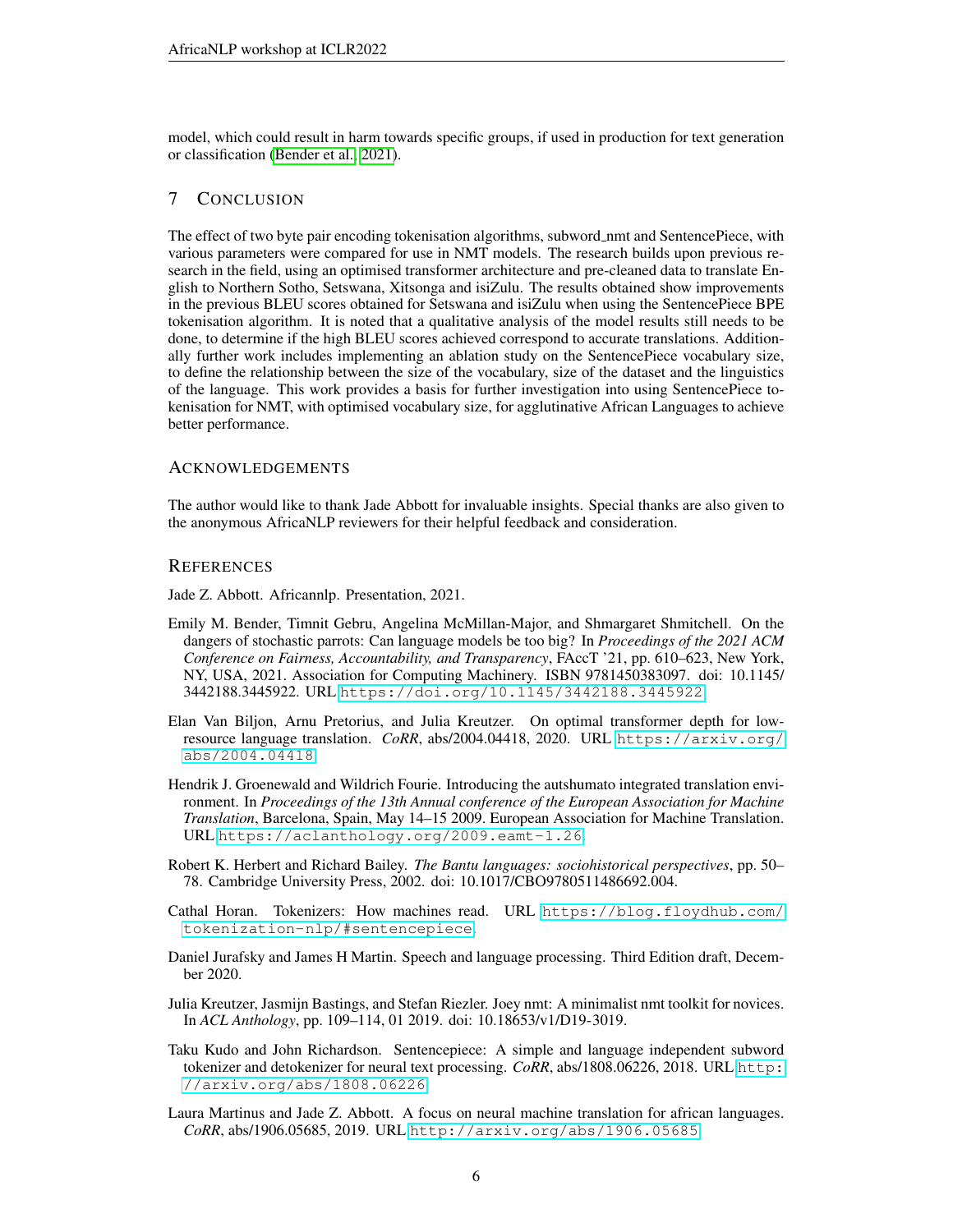- <span id="page-6-1"></span>Rajend Mesthrie (ed.). *Language in South Africa*. Cambridge University Press, 2002. doi: 10.1017/ CBO9780511486692.
- <span id="page-6-3"></span>Wallace Mills. History 316.1 africa in the nineteenth century, 2005. URL [http://smu-facweb.](http://smu-facweb.smu.ca/~wmills/course316/his316.html) smu.ca/~wmills/course316/his316.html.
- <span id="page-6-2"></span>Rico Sennrich, Barry Haddow, and Alexandra Birch. Neural machine translation of rare words with subword units. *CoRR*, abs/1508.07909, 2015. URL [http://arxiv.org/abs/1508.](http://arxiv.org/abs/1508.07909) [07909](http://arxiv.org/abs/1508.07909).
- <span id="page-6-0"></span>Sabine Zerbian. A first approach to information structuring in xitsonga/ xichangana\*. pp. 1–22, 2007.